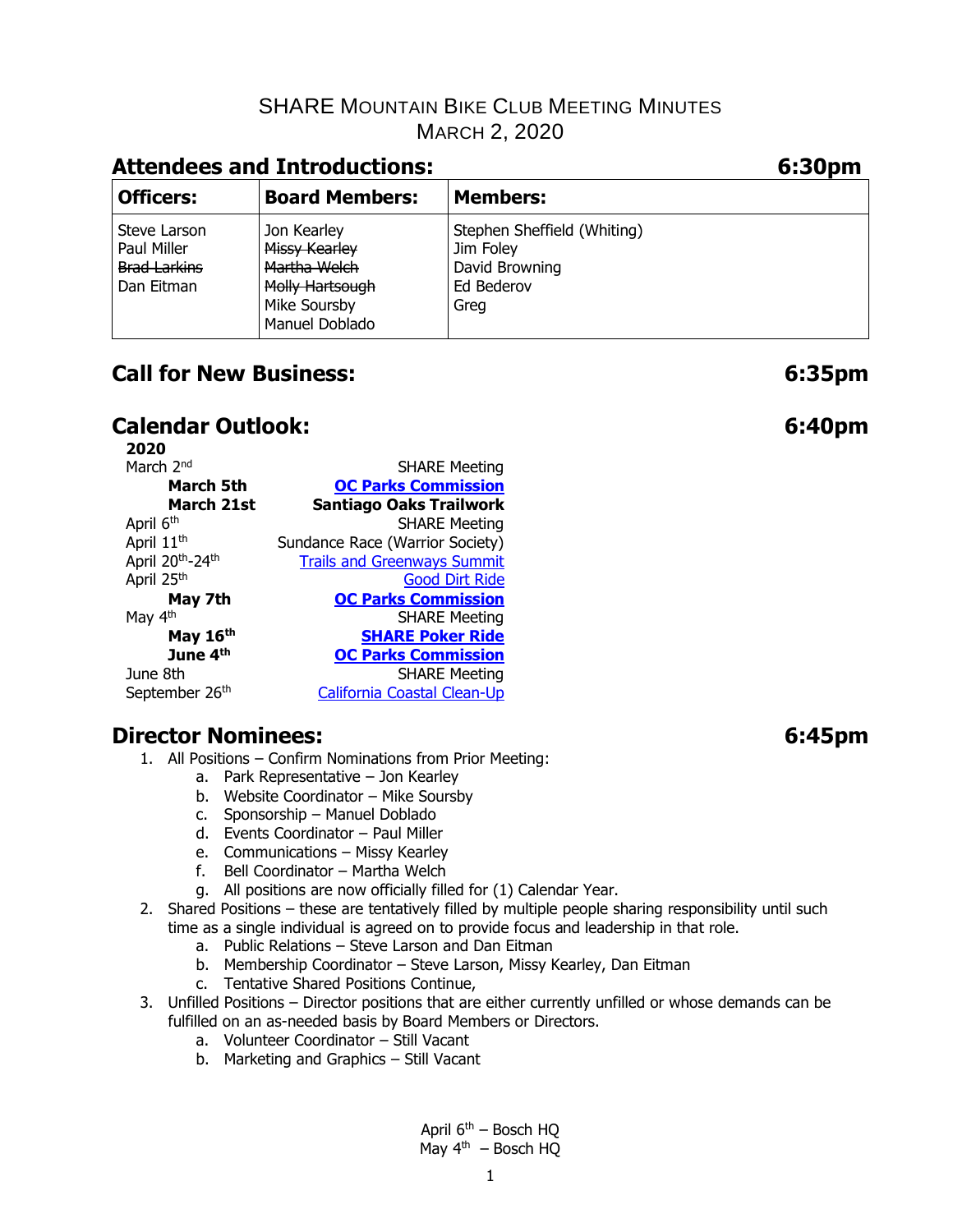## **Officer Reports: 7:00pm**

| <b>President: Steve Larson</b>  | • Continue the brainstorming about the direction of SHARE and/or a<br>new organization. Retain the integrity of the brand but also<br>understand how an umbrella entity can advocate for the Orange<br>County Mountain Bike Community are amongst the topics.<br>• What does SHARE stand for?<br>• Multi-thread discussion amongst all attendees about this topic. |
|---------------------------------|--------------------------------------------------------------------------------------------------------------------------------------------------------------------------------------------------------------------------------------------------------------------------------------------------------------------------------------------------------------------|
| <b>VP: Paul Miller</b>          | • No Report                                                                                                                                                                                                                                                                                                                                                        |
| <b>Membership:</b> Steve Larson | $\bullet$ (1) New, (208) Total, (5) Lapsed.<br>• Reach out to those who have lapsed and expired.<br>• Remind them of our recent achievements. Jon/Missy to continue to<br>collaborate with Dan E. on email following up with lapsed<br>membership.                                                                                                                 |
| <b>Secretary: Dan Eitman</b>    | • Change to $1st$ Monday of the following months.<br>• April 6: Bosch HQ - Jon/Missy to bring food.<br>• May 4: Bosch HQ - TBD                                                                                                                                                                                                                                     |
| <b>Treasurer: Brad Larkins</b>  | • No Report                                                                                                                                                                                                                                                                                                                                                        |

## **Director Reports: 7:30pm**

| Park Rep.:<br>Jon Kearley                | • Next Trailwork at Santiago Oaks will use <b>www.letsgooutside.org</b> to<br>sign up. OC Parks will lead and organize, although Jon<br>will be out flagging issues beforehand. Confirm Trail<br>Bosses.<br>• OC Parks to provide coffee/bagels; SHARE to supply pizza/drinks<br>afterwards. SHARE to bring a selection of tools. |
|------------------------------------------|-----------------------------------------------------------------------------------------------------------------------------------------------------------------------------------------------------------------------------------------------------------------------------------------------------------------------------------|
| <b>Bell Coordinator:</b><br>Martha Welch | • 8,000 Bike Bells given out to-date.<br>• 400 (300 Passive, 100 Active) to Crystal Cove State Park, 1,160 to<br>date.<br>• Inventory w/ Mike Soursby:<br>1,512 Passive Bells<br>$\circ$<br>600 Active Bells<br>$\cap$<br>Mike Soursby to acquire 1,000 Active Bells.<br>$\circ$                                                  |
| <b>Volunteer Coordinator</b><br>Vacant   |                                                                                                                                                                                                                                                                                                                                   |
| <b>Event/Activities:</b><br>Paul Miller  | • Refer to Poker Ride.                                                                                                                                                                                                                                                                                                            |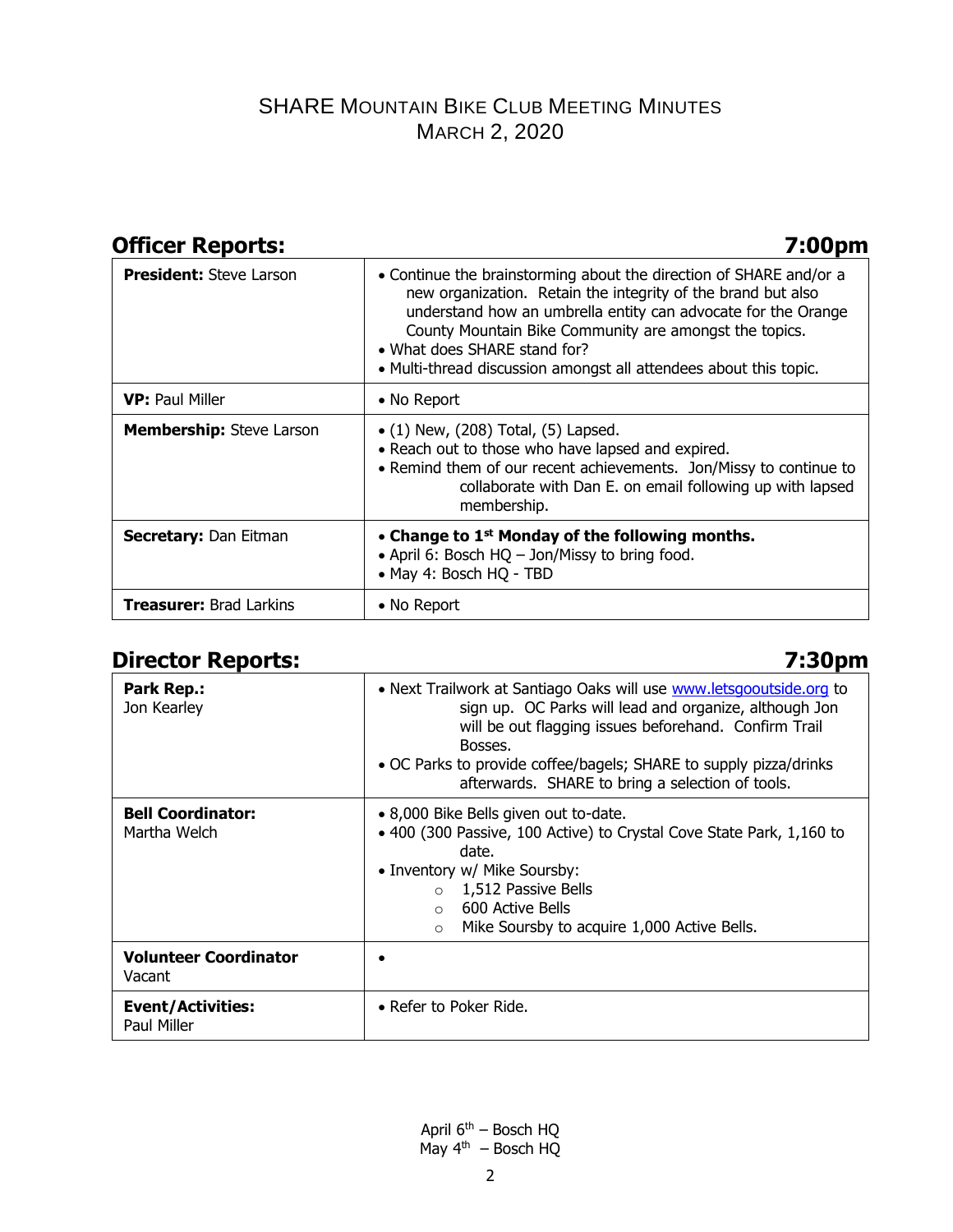| <b>Communications:</b><br>Missy - Instagram/ Facebook/<br>Email<br>Mike/Brad - Website | • Mike and Manuel to coordinate to update the sponsors on the web<br>page – April $6th$ . Verify list and update logos. |
|----------------------------------------------------------------------------------------|-------------------------------------------------------------------------------------------------------------------------|
| Sponsorship:<br>Manuel Doblado                                                         |                                                                                                                         |

## **Park/Area Reports: 7:35pm**

**Gov't/Land Manager Reports** • Harding Truck Trail is a mess.

| <b>Crystal Cove</b>                         | • Filled ruts on BFI                                                                               |
|---------------------------------------------|----------------------------------------------------------------------------------------------------|
| <b>LCWP</b>                                 | $\bullet$                                                                                          |
| <b>Aliso/Wood Canyons</b>                   | • Stair steps worked on Feb 29th.                                                                  |
| <b>Whiting Ranch - Stephen</b><br>Sheffield | • Borrego closed all week to repair the "swamp".                                                   |
| <b>Santiago Oaks</b>                        | $\bullet$                                                                                          |
| <b>Peters Canyon</b>                        | $\bullet$                                                                                          |
| <b>O'Neill</b>                              | • Lead Ranger – City of Mission Viejo is attempting to tie into their<br>parks through the Arroyo. |
| IOSP/IRC                                    | ٠                                                                                                  |
| <b>Caspers</b>                              | ٠                                                                                                  |
| <b>Chino Hills</b>                          | $\bullet$                                                                                          |
| <b>San Onofre</b>                           | ٠                                                                                                  |
| <b>Other Areas</b>                          |                                                                                                    |

### **Old Business: 7:40pm**

- 1. Informational Post topics: A Racer's View (October)-Dan Eitman, Trail Work (November) by Jon Kearley. Forward to Mike Soursby for publications as a "Post", not a "Blog". See if we can do it without the middle-man.
- 2. SHARE sock purchase-pushback on the white…purchase on hold/pending.
- 3. Need more communication on the website to indicate how much we work.
- 4. Recap of NICA Meeting and Follow-Up Action Items (refer to prior minutes).
	- a. Steven Sheffield brought up NICA venue desires at OC Parks Commission meeting.
	- b. Steven Sheffield will be at NICA races on Saturdays.
	- c. Look at Jersey placement for 2021. Deadline of September 2020. CAMTB/SHARE placement. Reach out to NICA for logo design.
- 5. Organizational Assessment Take the Pulse of the Membership. Any transition plans and outreach plans need this to determine how the organization moves forward with the best chances of success. Brad, Steve, and David to continue efforts on this.

April  $6<sup>th</sup>$  – Bosch HQ May  $4<sup>th</sup>$  – Bosch HO